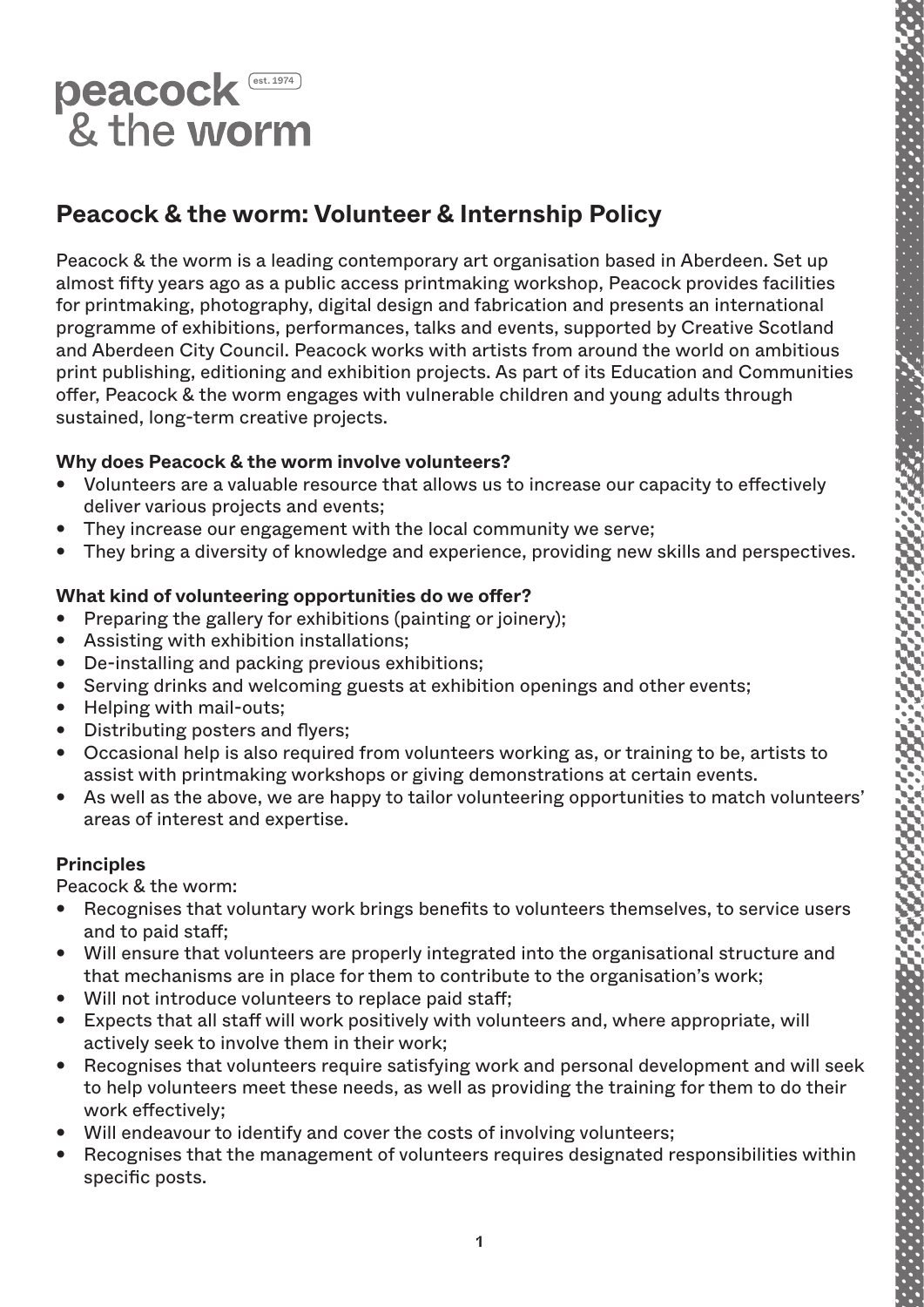

# **Why does Peacock & the worm run an internship scheme?**

Peacock Internships are designed to be of benefit to both intern and host organization. Interns can expect to:

- Gain valuable skills and experience in a contemporary arts workplace;
- Work towards a chosen career path in the arts & culture sector;
- Develop and refine skills not covered at university/college;
- Benefit from practical experience that can enhance a CV or job applications;
- Have opportunities to network with professionals in the industry.

# **Who can volunteer or take on an internship at Peacock & the worm?**

We welcome applications from anyone over the age of 18, however most of our volunteers and interns fall into one of these categories:

- College/university students and leavers interested in working in an arts organisation or printmaking workshop;
- Retired and unemployed people interested in using their existing skills or acquiring new ones;
- Those recruited for specific, short-term projects.

We only take on volunteers under the age of 18 through specific school placement programmes.

# **Recruitment and Selection**

Peacock & the worm operates a fair and equal recruitment process open to everyone from all backgrounds and areas of the community.

When applying to volunteer with us you will be asked to fill in a simple application detailing availability and the type of tasks you would like to assist with.

The staff member responsible for supervising volunteers will be asked to conduct an informal interview to assess prospective volunteer skills, knowledge and capabilities and to see if they are suited for the roles that are available.

We will contact volunteers based on the requirements of the service at the time. If we do not have any opportunities that meet their skill set we will let them know and offer to keep the potential volunteer's details on file should new opportunities arise in the future.

# **Equal Opportunities**

Peacock & the worm operates an equal opportunities policy in respect of both paid staff and volunteers, a copy of which can be found in the Volunteer Handbook. Volunteers will be expected to have an understanding of, and commitment to, our equal opportunities policy.

#### **Induction**

At the start of the placement volunteers will be given an induction. This will include information on the venue, health and safety protocol, practical arrangements and an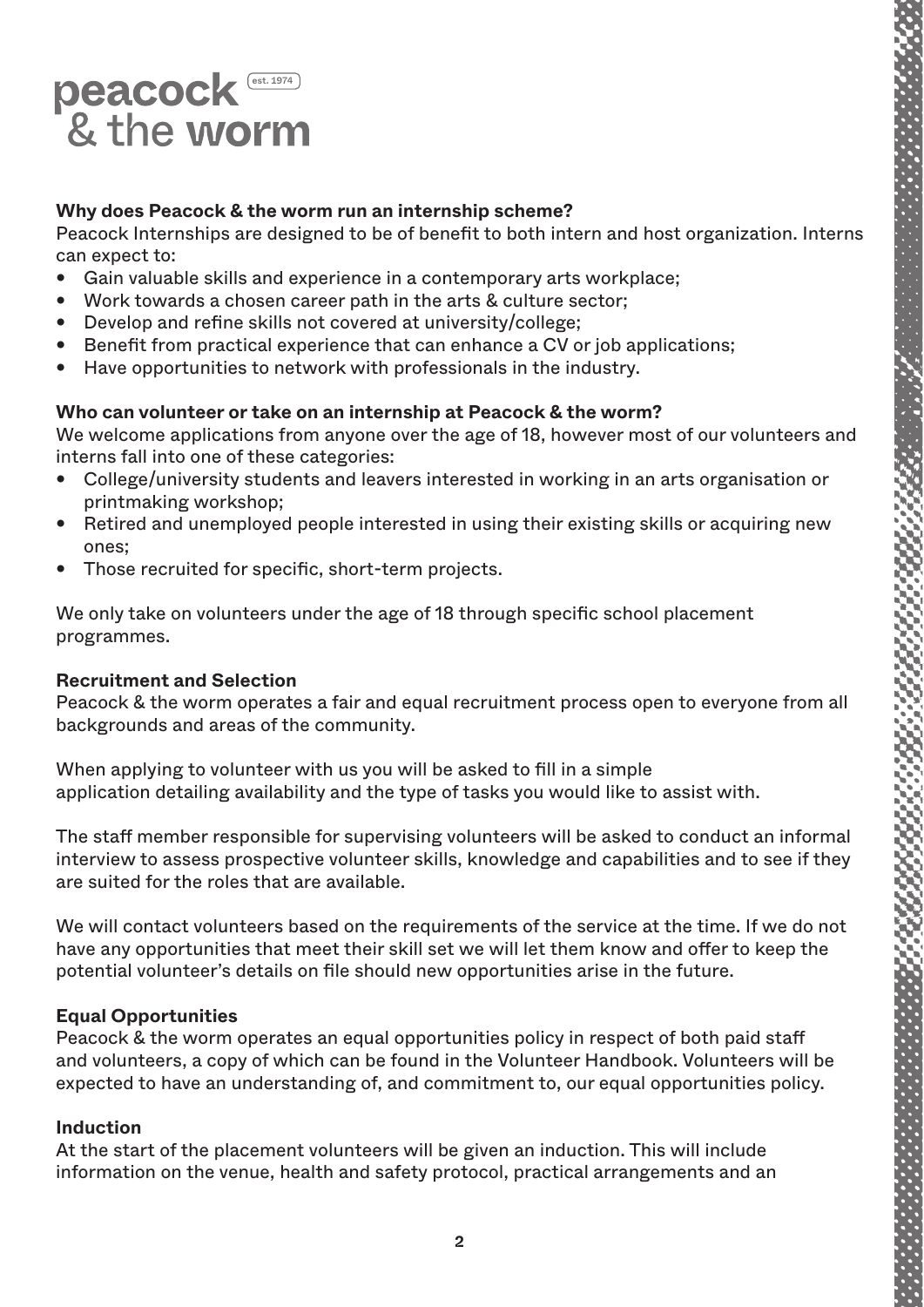

introduction to other members of the team. The induction will be an occasion to determine any training needs to help them in their voluntary role. If training needs are identified, Peacock & the worm will make suitable arrangements to address them.

At the end of the induction volunteers will be required to sign a Volunteer Agreement form. This sets out in writing what was covered in the induction as well as rights and responsibilities.

#### **Support and Supervision**

A suitable supervisor will be volunteers' main point of contact anytime they are helping at the venue. Supervisors will provide instructions on tasks, carry out inductions and assess training needs.

Volunteers will regularly work with several members of staff, and sometimes exhibiting artists, who will be all happy to support and assist them as necessary.

#### **Health and Safety**

Volunteers have the same rights and responsibilities as paid members of staff with regards to Health and Safety. A copy of our health and safety policy can be found in the Volunteer Handbook.

Volunteers will also be provided with necessary Health and Safety information at their induction. This will include information on:

- Avoiding slips, trips and falls;
- Safe manual handling;
- Fire safety and evacuation;

If necessary, Peacock & the worm will provide safety equipment such as protective eye-wear, high visibility clothing, gloves etc.

# **Security**

If volunteers require access to a locked room or cupboard they will need to ask a member of staff to unlock it for them. On occasion volunteers may be entrusted with the keys to premises, cupboards etc. They must never abuse this trust by leaving keys around or otherwise being careless with them. Volunteers must never take or allow copies of keys to be made, unless at the express instruction of their supervisor. Keys should never be allowed into anyone else's possession unless specifically authorised by their supervisor.

#### **Insurance**

All volunteers are covered by Peacock Visual Arts' Public and Employees' Liability Insurance Policy whilst they are on the premises, or engaged in any work on Peacock Visual Arts' behalf. A copy is displayed in our office.

#### **Confidentiality**

Volunteers will be bound by the same requirements for confidentiality as paid staff. A copy of